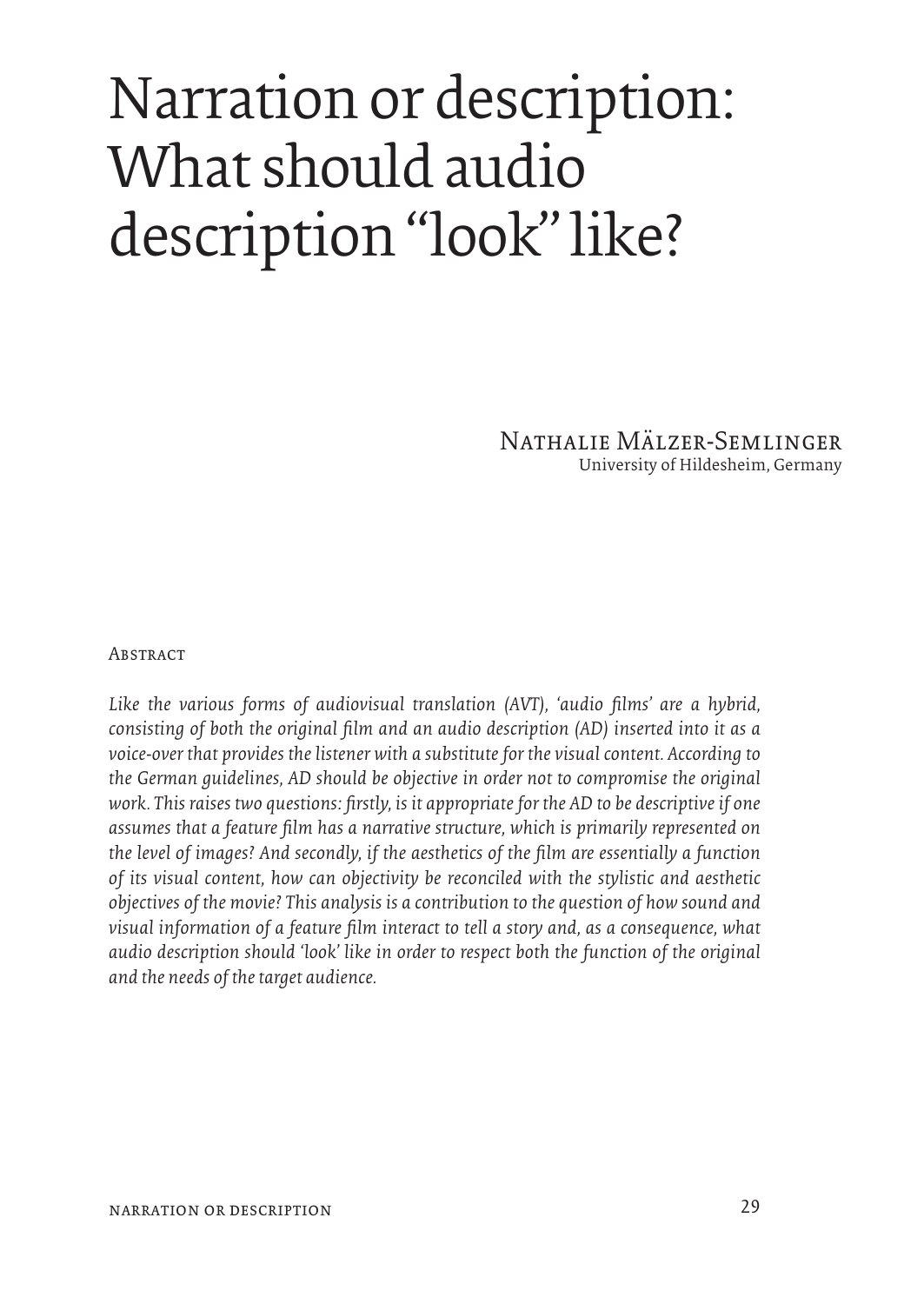Describing and telling are two basic modes of representation in narrative texts, including orally presented texts in audio-visual media. But only telling is constitutive for narratives. Nevertheless, describing and telling are interdependent, as Genette argues (1981: 162f), so it may be surprising that the describing mode is rejected by some theorists. One such critic is Lukács, who discussed these two modes in his 1936 essay *Describing or telling*. Lukács, however, distinguishes between descriptions connected to the characters and the action, and descriptions whose function is reduced to a simple *effet de réel,* as Roland Barthes called it. To keep in mind this distinction seems very useful to me, also as regards audio description.

Analysing the function of description in a narrative is an important first step in the creation of audio descriptions – at least if the film being described is a feature film. As the term suggests, the goal of audio description is to furnish orally presented verbal descriptions as a substitute for the visual level of the film. Together with the soundtrack of the original, audio description provides an audio version of the original movie. It should aim at achieving dynamic equivalence with the original, as other kinds of audiovisual translations do. One of the crucial problems of audio description is the lack of time, as it has to fit in the pauses between the pieces of dialogue in the original film, like marquetry. Another problem is the series of stylistic restrictions set by the guidelines of Dosch and Benecke (1997), according to which the describer should choose brief and simple sentences. This shows once more the importance of analysing which elements of the picture are relevant and need to be described. Important criteria for deciding this are – in my view – on the one hand, the question of the interaction between the elements of the picture and the soundtrack, and, on the other, that of their function for the whole narrative. It is thus important to remember Umberto Eco's distinction between the cinematographic and the filmic code. While the cinematographic code simply codifies effects of reality produced by technical devices – such as the camera – the filmic code deals with the communication of narrative messages (Eco 1985: 250). In other words, in a feature film we are not confronted with effects of reality, but with narrative functions.

In his analysis of film dialogue, Francis Vanoye (1985: 99-118) distinguishes between two functions: a horizontal and a vertical one – or let's say a function addressing the audience, piercing the fourth wall – a distinction also adopted by Aline Remael (2008: 60). This distinction corresponds to the difference between the mimetic and narrative functions of the filmic elements, and of course, both can be fulfilled by the same element. I would like to adopt this distinction and apply it also to the visual elements of the film, adding an aesthetic and an entertaining function to the vertical ones.

In the following paragraphs I will consider the question of how audio description deals with elements of the visual (or iconic) code that have a double function – a horizontal and a vertical one – and how it copes with such ambivalence. I will use an example to illustrate the limits reached by audio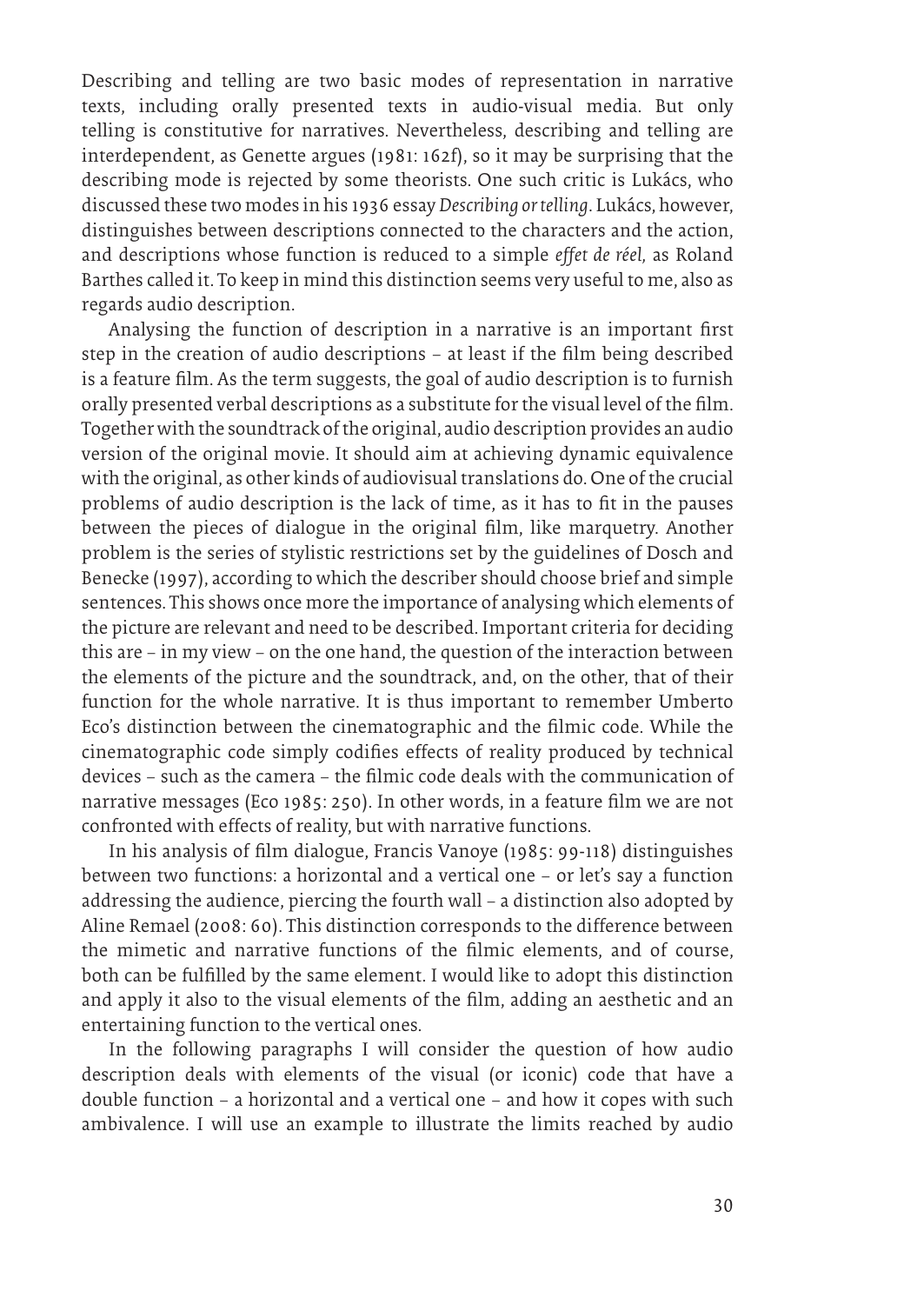description when it has to "translate" an iconic code into a linguistic code, and what kind of stylistic means could be used in order to reach the greatest possible equivalence with the original.

The example I have chosen for this purpose is *Yella*, directed by Christian Petzold in 2007 (Germany). The narratological concept of unreliable narration can be applied to this work: Yella dies in a car accident (the car falls into the Elbe River), but the audience thinks the woman had survived. This is possible because of an almost imperceptible change of narrative perspective: we switch from the external to the internal or subjective perspective of the protagonist, who is dreaming her further life while she is actually dying. This means that we pass from an auctorial to an actorial narration – from a zero-focalisation to an internal focalisation (Martinez and Scheffel 1999: 64). The crucial information that Yella has not survived the accident, but has perished by drowning in the waters of the Elbe is withheld. We switch back to the external perspective only at the end of the film, when we finally find out about the real consequences of the accident. There is, however, a whole series of signs in this film indicating that we have left the first level of the diegesis and that we are in an intradiegetic dream of the protagonist. But we do not have enough information to interpret these signs correctly. We can try to explain them by assuming that maybe we haven't understood everything or that the protagonist has a distorted vision of the world because of her traumatic experience. On the visual level, these signs could be interpreted as an 'aesthetic surplus'. An example of these signs is the recurrence of the colour red – the fact that the characters are always wearing the same clothes, or the omnipresent theme of water. All these signs share a certain ambivalence and do not indicate clearly that we are in the protagonist's dream world, composed of a day's residues.

Furthermore, these details are characterised by a certain casualness, by means of which images, especially moving images, can show things and persons without the viewer ascribing a meaning to each detail. As abstraction is difficult to achieve on the visual level of the film, the viewer assumes that some elements of the picture are incidental, or, as claimed by Eco (1985), that they belong to the cinematographic code, but have no function within the filmic code. This concreteness of the picture gives the filmmaker the opportunity to play with the ambivalence of the elements in it and to leave the viewer in doubt as to whether these elements fulfil a narrative function, a mimetic function or both.

Now, where do we find this ambivalence in *Yella*? And is it possible for the audio description, in its current form, to preserve this ambivalence?

On the visual level, the film seems to preserve the illusion of reality, but, as we saw, the intradiegetic level of the story is made up of fragments of the diegetic level and is filled with signs that indicate to us and to the protagonist that she is drowning.

There is the recurrence of the colour red in Yella's surroundings. The opening credits already link her name with this colour, and then there is the red of her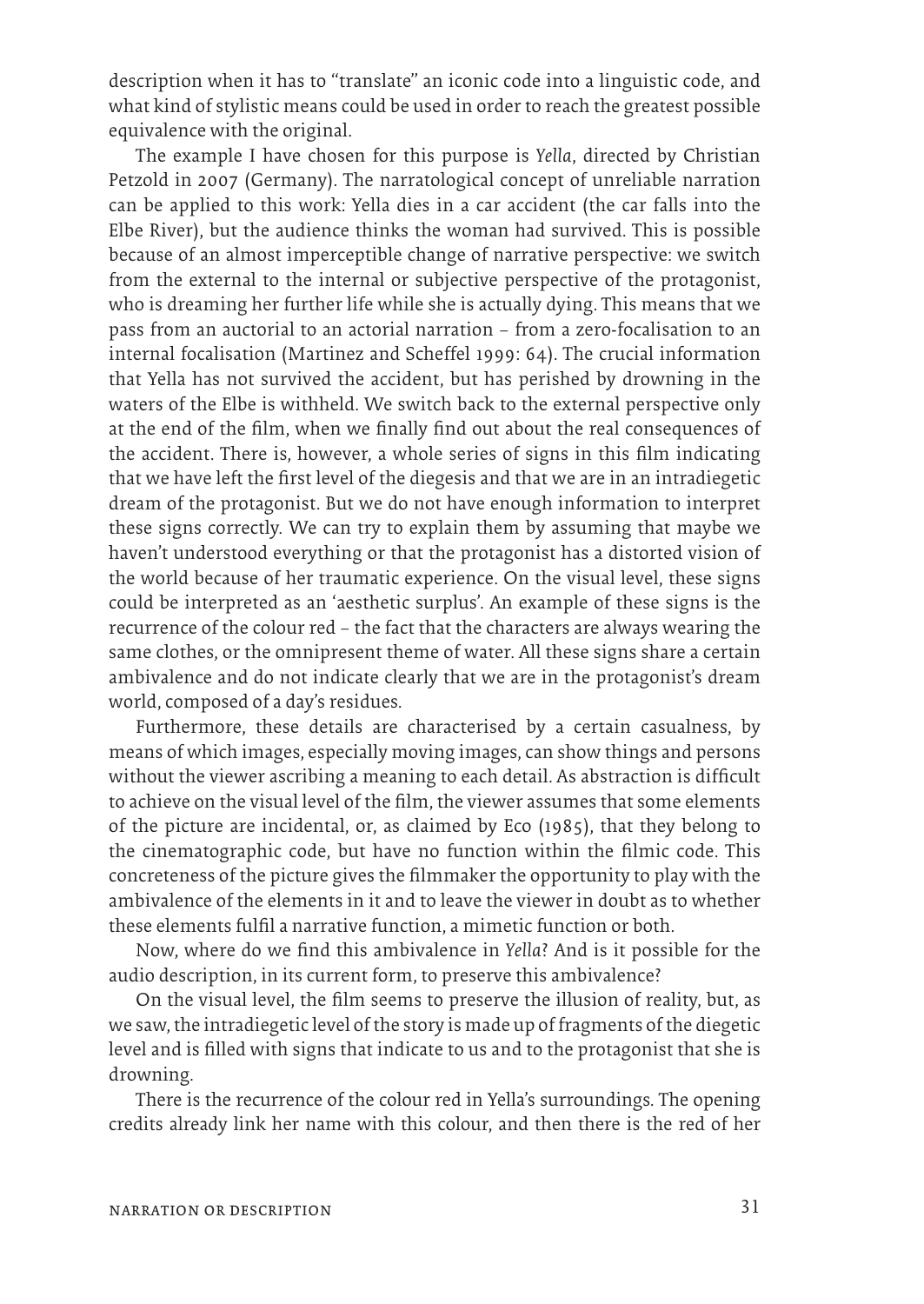blouse, the red dustbin liners on the train she takes after the accident, the red of the traffic lights wherever she goes, her new friend's red car, the red bag over the bus stop sign she passed – all of these details seem to be irrelevant for the assumed diegetic level, but they become important symbols on the level of the dream. How does the current audio description deal with these ambivalent symbols?

One of these signs is picked up by the audio description – the red blouse that Yella wears for several days. In each new sequence the fact that Yella is wearing this red blouse is mentioned. However, the other signs are not picked up by the audio description – which is understandable, since even the repeated mention of the red blouse already comes across as very insistent and could seem pedantic or mysterious to the audience.

As these kinds of details of the image are shown casually and can be interpreted as 'reality filmed by chance' – as a cinematographic code without meaning for the action – mentioning them in the audio description places much too strong of a focus on them, taking away all the ambivalence. The strategy of unreliable narration is thus insufficiently taken into account by the audio description.

Here we have a problem that is due to the ambivalence of the filmic code and to the different form of presentation of iconic and linguistic codes. Of course this does not mean that linguistic codes cannot be ambivalent. But ambivalence is difficult to achieve on the basis of the guidelines for audio description. The demand of formulating simple sentences that carry just one piece of information per sentence (Vercauteren 2007: 144) may be comprehensible in consideration of the target audience of audio films, but in our – admittedly tricky – case, this demand contradicts the narrative function of the film. Casualness, ambivalence and the multiple connotations of signs cannot be achieved by a text with a paratactic syntax with one piece of information per sentence. In order to produce similar effects as the visual level of the film, the use of more complex sentences and other stylistic means should be permitted. Kluckhohn (2005) has already mentioned the importance of word order in audio description, but she also clings to the necessity of paratactic syntax, although it would be possible – in my view – to move ambivalent details to more unobtrusive places in the sentence by using hypotactic syntax to give varying degrees of emphasis to the information (Weinrich 1971: 211-237). The above-mentioned symbolic elements of the visual level, like the red lights or other 'warning signs', could be embedded in a larger context. The argument that the audience would find it difficult to understand the text is not valid here, because the goal is to move the focus away from the ambivalent details, without withholding them completely from the audience.

A similar problem arises in another scene in the film that takes place before the accident. We are confronted here with a symbolic anticipation of the further action. Yella is sitting in her father's living room, there is a pennant on the wall above her head with the inscription *Veritas – Qualitätsarbeiter* ('quality worker') – between these two words there is a labyrinthine line leading to a dead end. As far as this strange detail is perceived by the spectator, it will probably be attributed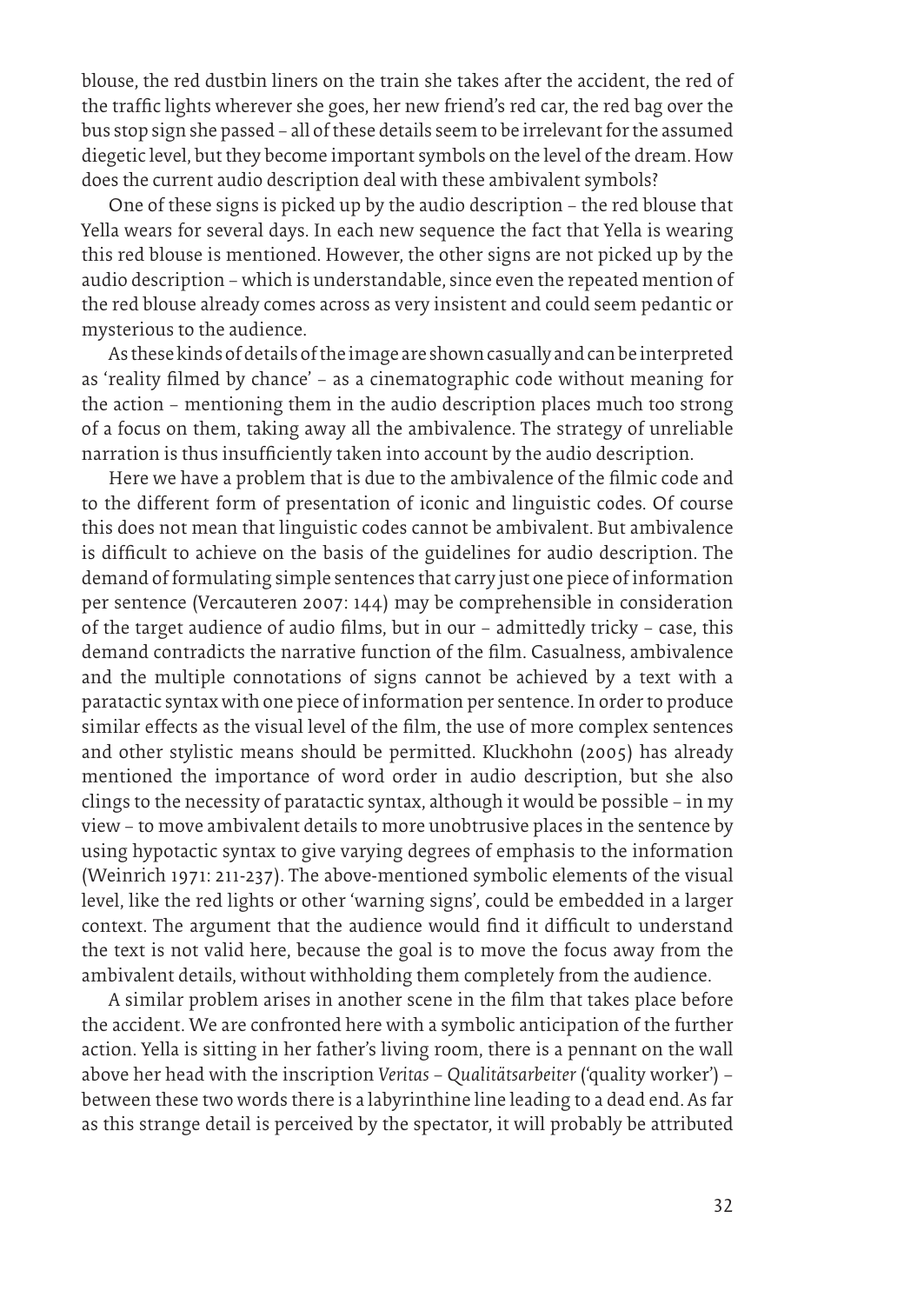a mimetic function and understood as a pennant of the GDR, a likely thing to be found hanging on the living room wall of an elderly man in Wittenberge, a city in the former GDR. We even get some information on the narrative level about Yella's father, about his past and the current problem of unemployment brought about by the new social order. But in view of the further story, this pennant pointing like an arrow at Yella can be interpreted as an inauspicious portent announcing her early death. This impression is reinforced by the calendar hanging on the other wall that seems to add "Your days are numbered". But Yella turns her back to it, so she can't see it, just as she won't see the truth of the accident.

Similar signs are the pictures hanging in Yella's hotel room, above her bed and all showing motifs of water that indicate her actual whereabouts: under water in the river. These signs, like the red traffic lights, are hidden in the scenery and can't be therefore easily taken into account by the audio description without surprising the audience or being interpreted as a strong hint. This kind of detail could only be embedded in a larger description of the room.

Once again, when it comes to longer descriptions, the describer is confronted with the potential lack of time. But even if he had enough time, there would still be the problem of the motivation for such a description. Is the *effet de réel* a sufficient motivation for a description of seemingly incidental details? Can the describer invoke the fact that every description provides additional information for the target audience, allowing them to be as well informed as the seeing audience?

Given the fact that the feature film is a narrative and that the describer hasn't got much time for descriptions, the elements of the picture should not be described for their own sake. The *function* of the elements to be described should play an important part in choosing them, as should the question of *how* they are to be described. For example, I think it is unnecessary to always describe in the same mechanical way what the characters look like: filmic pictures may show or not show us things or characters, but they are not able – like language – to confine their depiction to certain characteristics. It is thus definitely worth asking what motivates a description – even if the reasons are not the same as those mentioned by Lukács. This motivation should lie in connecting the descriptions to the actions of the characters.

There is such an opportunity in the scene where Yella walks through the empty train, striding past red bin-liners. The German audio description says "*Sie läuft an Müllsäcken vorbei durch den Gang*" – 'She walks down the corridor past binliners' (14.47). Because the colour red is not mentioned here, this element cannot be retrospectively interpreted as a sign, and cannot, therefore, adopt a narrative function. On the other hand, the insistent repetition of the fact that Yella always wears a red blouse could be toned down by avoiding the mention of the colour every time. It would be sufficient to mention it from time to time just to refer to the fact that it is the same blouse.

A good possibility for linking descriptions to the characters is the direction of their gazes. For example, in one shot Yella's glance falls on the monitor of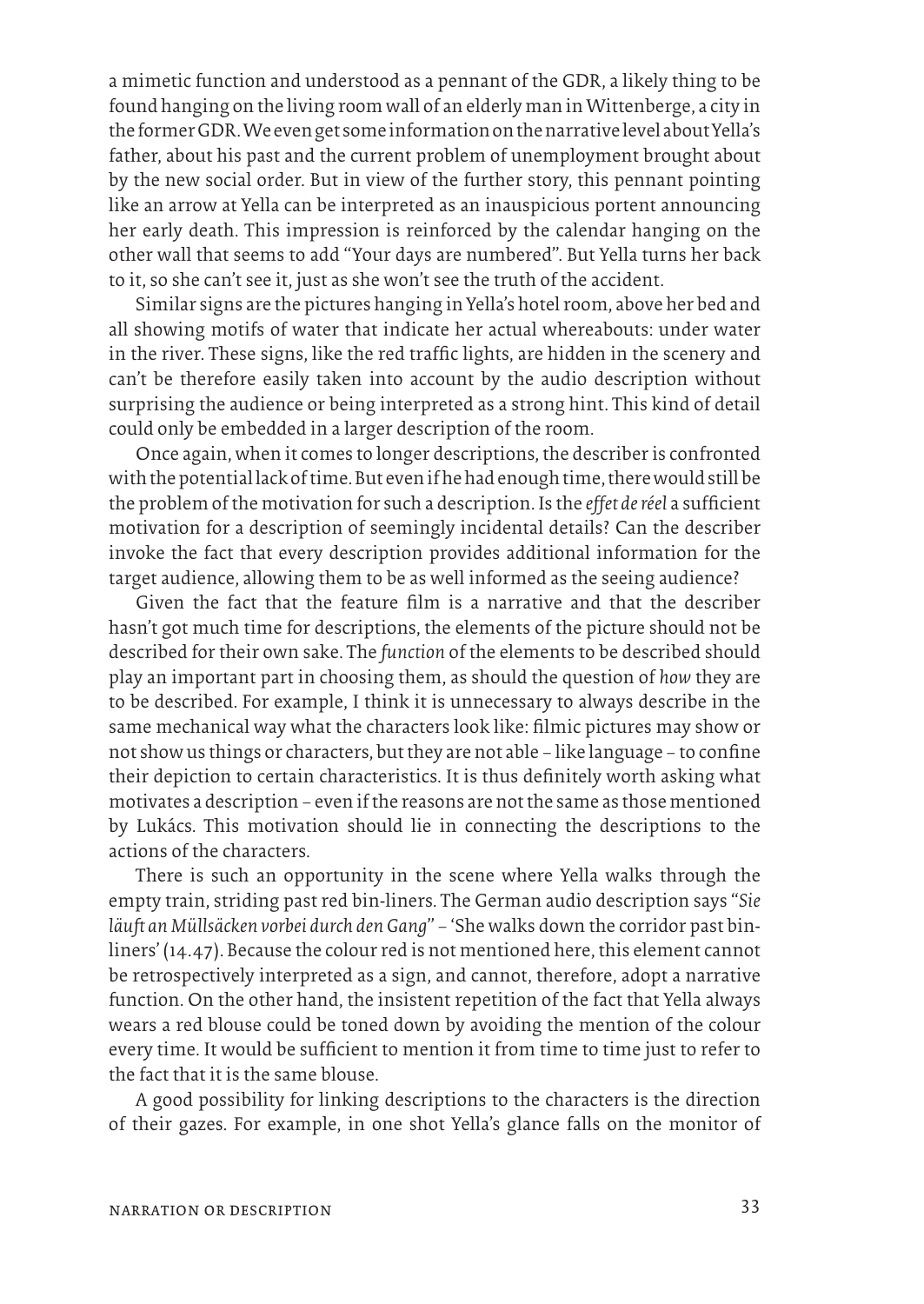Philipp's laptop at the very moment the screensaver mode is activated: a huge wave breaks across the screen. It is a pity that the audio description ignores this detail, as it would have been sufficiently motivated by Yella's glance.

But audio description should not only describe what the character looks at, but also the gaze itself. Two of Yella's significant gazes are not mentioned or are not sufficiently described. The first is when Yella opens her eyes for the first time after her accident: this gaze marks the transition between the external and the internal focalisation of the narration. The eerie effect of it is produced by Yella lying there for about thirty seconds without moving. As she opens her eyes, the fact that she is staring is not mentioned; instead, the scene is described without any ambivalence "*Yella* öffnet *die Augen. Sie blickt in eine Baumkrone*." (11.52) ('Yella opens her eyes. She looks up into a treetop'). A more ambivalent formulation would be "*Yellas Augen* öffnen *sich, starr ist ihr Blick nach oben gerichtet, in eine Baumkrone*" ('Yella's eyes open, she stares upward, into a treetop'). This formulation leaves enough room for the audience to interpret this gaze either as the look of a survivor or of an undead.

Yella's second important gaze occurs in her hotel room, where she is sitting by herself. We see her performing meaningless movements, which are nevertheless described by the audio description, e.g. "*Mit dem Fuß angelt sie nach ihren Pumps. Dann legt sie die Hände auf ihre Knie*" ('She reaches with her feet for her shoes. Then she puts her hands on her knees') (49.00). What is important is that the next moment she turns her head and looks straight into the camera. This gaze – a stylistic device that is never unmotivated in feature films (Metz 1997: 30-42) – can be explained in retrospect by the fact that there are two narrative levels here, between which a metalepsis occurs. This glance is not meant to unmask the technical device, but Yella undertakes the dangerous attempt to switch back to the objective level of narration and to face the truth – even if she does it without success. Only at the end of the film does her gaze pierce through and reveal to us that Yella is dead. The fact that this look is not mentioned in the audio description can be explained by the difficulty in naming the direction of her gaze: saying "she looks into the camera" or "at the audience" may be misleading for the audience. But it would have been easy to include in the description that her glances often look distressed – indicating that she has doubts about the reality of what she sees and hears.

I hope that this brief analysis of the film *Yella* and the few examples given from the audio film have made it clear that there is a tendency in audio description to describe visual elements of a film only because of their mimetic function and to neglect their narrative function. This phenomenon can be explained partly by the lack of time for more extensive descriptions, but it is also due to the stylistic guidelines for audio description. If the goal really is the participation of blind or visually impaired people, allowing them to share in the filmic experience, then the narrative, aesthetic and entertaining elements of the film should be better taken into account. I would, therefore, like to argue for a weakening of the strict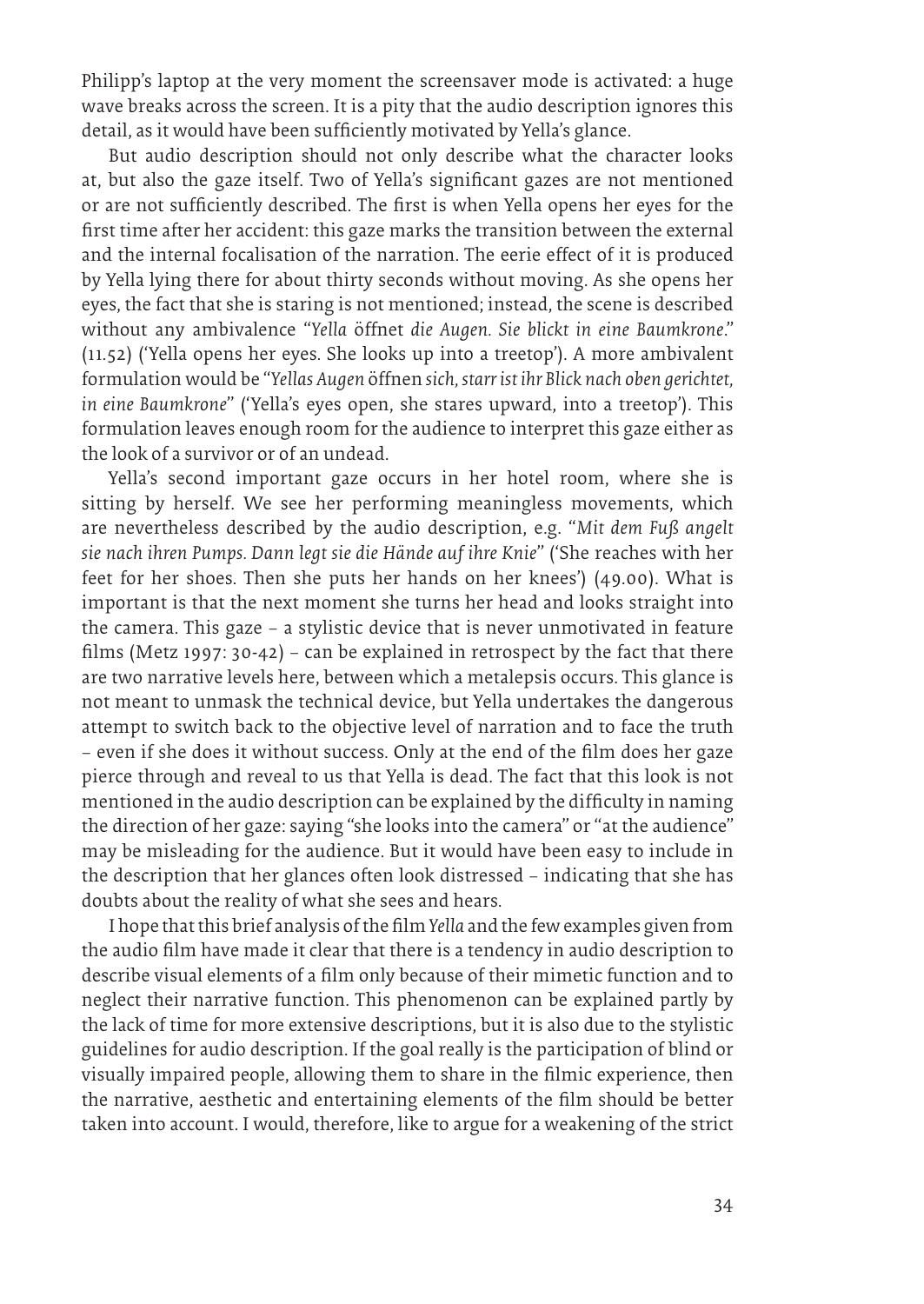rules for audio description and especially to allow the use of a more complex syntax that would be able to give varying emphases to the information and create room for connotations and ambivalence.

This presupposes of course that there is enough time and that the description can be connected to the characters and their actions. If this is not possible, the question is whether the describer should be allowed to motivate the description of certain details in other ways. Concerning the pictures with water motifs, for example, could the audio describer say "Yella's gaze falls on these pictures" in order to motivate their description? Or is it sufficient to mention that she is sitting right under them? Or would it be enough motivation if the pictures are mentioned in the context of a wider description of the whole room? For example, "*Sie betritt ein geschmackvoll eingerichtetes Hotelzimmer, wo die Farben des Dekors genau aufeinander abgestimmt sind. Alles ist in einem wässrigen Blau gehalten*" ('She steps into a tastefully decorated hotel room with a harmonious colour scheme: watery blue is the dominant colour'). This kind of description would seemingly put the focus on the atmosphere of the room and fulfil an *effet de réel*, while casually letting drop the word 'water' or 'watery'. The choice of means certainly depends on the time at the describer's disposal. But these options are surely preferable to an unmotivated short description of the pictures, as it is the only way to preserve the ambivalence of the pictures' function.

In view of Kautz-Vella's study (1998), which underlines the proximity between audio film and radio drama without obliterating the differences between these two types of text, it would be conceivable to supplement the soundtrack of the original film. It could be interesting to think about adding sound or music that would provide more interpretative options for the audience – in *Yella* that could be more sounds of water or instrumental music with similar associations. As long as these adaptations are subordinate to the style of the original film, I would not consider this to be an unjustified interference with the original, as Fix and Morgner (2005: 150) fear it would be. Disregarding the narrative strategies of the original film in a schematic audio description seems much more problematic to me than such an intervention. It is for that reason that I think a weakening of the guidelines and an examination of the narrative possibilities of radio drama would greatly enrich the expressiveness of audio film. After all, the target audience of audio films is heterogeneous and there are certainly a lot of people able to understand hypotactic and more complex syntax. For them a strict implementation of the guidelines could be considered as a kind of spoonfeeding, only lowering their pleasure in the film.